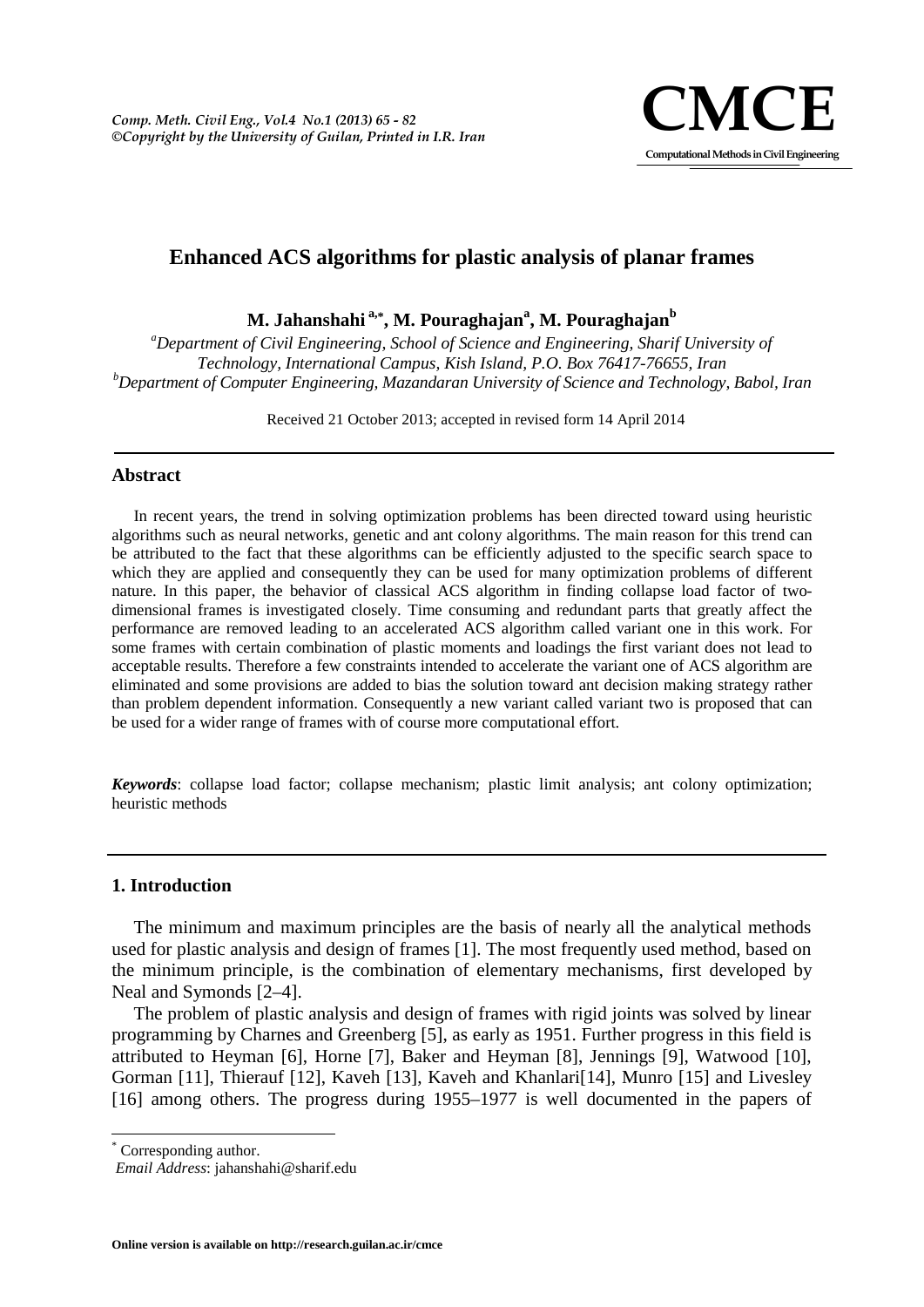reference [17], and a survey of research results achieved in the subsequent 25 years on limit analysis and design in plasticity is provided by Maier et al. [18].

Plastic analysis and design of frames using combination of elementary mechanisms encompass limitations, which prevent it from being used as an efficient tool for custom analyses. As an example, the number of mechanisms that have to be considered and the tedious work of combining them to find the collapse mechanism can be mentioned as one of these limitations. Despite the problems mentioned above, it is important to develop an algorithm that computes the collapse load factor and the corresponding mechanism with adequate accuracy within the expected time span. Thus the necessity and role of a heuristic algorithm such as ACS becomes more and more important [26]. In recent years, the trend in solving optimization problems has been directed toward using heuristic algorithms such as neural networks, genetic and ant colony algorithms. The main reason for this trend can be attributed to the fact that these algorithms can be efficiently adapted to the specific search space to which they are applied and consequently they can be used for many optimization problems of different nature. In this paper, the behavior of classical ACS algorithm in finding collapse load factor of two-dimensional frames (see reference [26]) is investigated closely. Time consuming and redundant parts that greatly affect the performance are removed leading to an accelerated ACS algorithm called variant one in this work. For some frames with certain combination of plastic moments and loadings the first variant does not lead to acceptable results. Therefore a few constraints intended to accelerate the variant one of ACS algorithm are eliminated and some provisions are added to bias the solution toward ant decision making strategy rather than problem dependent information. Consequently a new variant called variant two is proposed that can be used for a wider range of frames with of course more computational effort.

## **2. GENERATION OF ELEMENTARY MECHANISMS**

In order to find a set of independent mechanisms, the method developed by Watwood [10] can be used. However, in this method joint mechanisms are computed as well, which is unnecessary from computational point of view because joint mechanisms automatically can be assigned to each joint.

Moreover, axial deformations can also be neglected, since mechanisms are the result of excessive deformations in rotational degrees of freedom leading to plastic hinges. With these assumptions, one ends up with a method similar to that of Pellegrino and Calladine [20] and Deeks [21].

Figure 1 show a typical member, in which the elongation of each member is specified in terms of its end displacements, leading to the following equation:

$$
e = (d_{x} - d_{x}) \cos \alpha + (d_{y} - d_{y}) \sin \alpha \tag{1}
$$

Writing the same expression for all members, leads to the following equation:

$$
e = C d \tag{2}
$$

In a valid mechanism, members do not elongate, therefore in order to find basic mechanisms it is necessary to solve an equation for which the elongation vector is zero, i.e. we should have: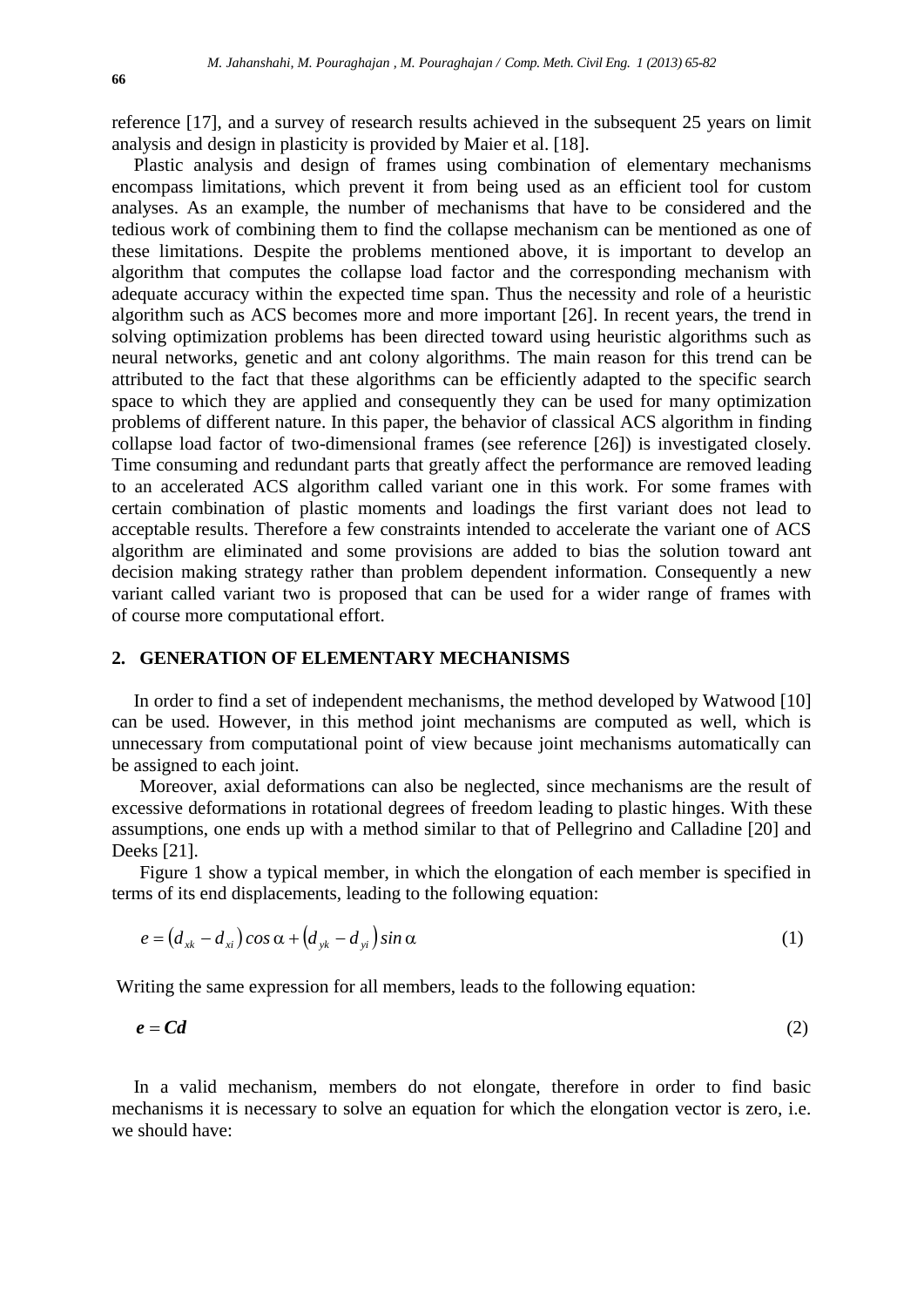

Figure 1. End displacements of a typical member

$$
Cd = 0 \tag{3}
$$

Since the assembly is not a truss, it is not stable with all joints pinned. Therefore, the difference between the number of columns of the coefficient matrix  $C$  (i.e. the compatibility matrix relating the elongations of members *e* to the displacements of joints *d*) and the number of rows is equal to the number of independent mechanisms (i.e. the dimension of null space of *C* [22]). By performing Gaussian elimination, Eq. (3) transforms to:

$$
\left[\boldsymbol{I}: \boldsymbol{C}_d\right] \begin{Bmatrix} \boldsymbol{d}^i \\ \boldsymbol{d}^d \end{Bmatrix} = \boldsymbol{0}
$$
 (4)

Thus, columns corresponding to independent displacements  $d^i$  are reduced to the identity matrix *I*, the order of which shows the dimension of row space or column space of *C*. By rearranging the terms in Eq. (4),  $d^i$  can be expressed in terms of  $d^d$  as

$$
\boldsymbol{d}^i = -\boldsymbol{C}_d \boldsymbol{d}^d \tag{5}
$$

Choosing as many dependent vectors for  $d^d$  as the number of independent mechanisms and computing the independent vector  $d^i$  using Eq. (5) leads to a solution to Eq. (3). To simplify the computational approach, dependent vectors can be constructed each time by setting one of the dependent displacements to unity and the other displacements to zero. Details of such an approach are available in reference [20].

Following Deeks [21], independent mechanisms can be purified by removing the excess hinges to obtain a set of potential collapse mechanisms. Using this method, for each independent mechanism in turn it is checked whether that mechanism contains a complete set of active hinges of another independent mechanism. If this is the case, it is purified by removing the contained mechanism. This process is repeated until no modification is possible.

## **3. DETERMINATION OF COLLAPSE LOAD FACTOR**

The collapse load factor is calculated using the virtual work theorem. Rotations and displacements are considered to be virtual and the internal and external works are computed using this assumption. The collapse load factor is then the ratio of internal virtual work to external virtual work for a specific mechanism, i.e.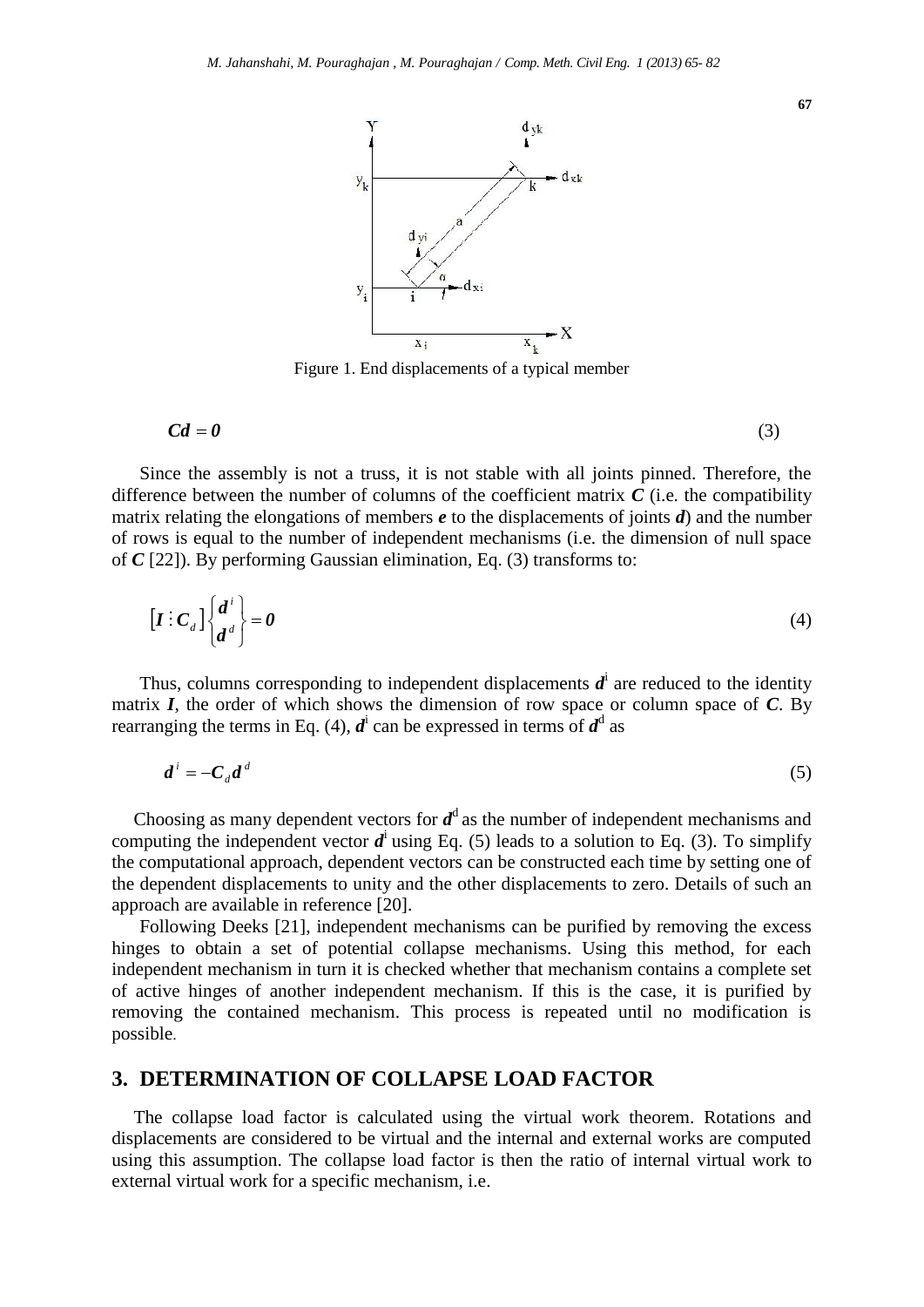$$
\lambda_c = \frac{Int. W}{Ext. W}
$$
\n(6)

The external virtual work is the sum of the products of all joint forces *P*, and the corresponding joint displacements, *d*, in the direction of these forces:

$$
Ext. W = \mathbf{P}^T \mathbf{d} \tag{7}
$$

The internal virtual work is computed by adding up all the rotations at active hinges multiplied by the plastic moments of members in which active hinges are formed. However, since the plastic moments resist the rotations at hinges, the internal work is always positive and therefore the absolute values of rotations can be used.

$$
Int. W = M_p^T |r| \tag{8}
$$

Since joint mechanisms have been neglected during the formation of independent mechanisms, it is necessary to find the location of hinges in members. These are determined by minimizing the internal virtual work. If a joint is restrained against rotation, hinges are formed in all members connecting to that joint. However, if the joint is not restrained against rotation, hinges are formed in  $(n - 1)$  members among the *n* members connected to that joint. In this case, *n* possible locations exist for hinges and it is necessary to find a location which minimizes the internal virtual work. When less than the maximum number of hinges form, the rotation in one or more of the assumed hinges is zero and does not contribute to the virtual work [21].

#### **4. ANT COLONY SYSTEM**

Ant colony optimization (ACO) is a recently developed optimization algorithm and ant colony system (ACS) is a variant of the former which has been shown to behave more robustly and provide better results. In this work ACS is chosen as the underlying optimization algorithm for finding the collapse load factor of frames. In the sequel of adapting ACS to the problem of finding the minimum collapse load factor, it is inevitable to give a brief description of ACO, and provide justifications for implementing ACS [26].

The building blocks of ACO and ACS are cooperative agents called *ants* [22]. These agents encompass simple capabilities, which make their behavior look like real ants. Ants mark paths which lead them to food sources by depositing pheromone and they communicate information through pheromone trails that they leave behind. However it should be noted that pheromone evaporates and its effect weakens over time. As a result of pheromone accumulation and evaporation, more ants tend to pass over certain paths and these paths are visited more often as the intensity of pheromone increases.

As an illustrative example, consider the sketch shown in Figure 2. Assume that there are two paths along which ants can move from the nest to the food source, and vice versa. Also assume that there are 30 ants. At first there is equal probability for ants to select paths, therefore 15 ants select one path and the other 15 select the other path. Since the ants selecting the shorter path reach the food source sooner than others, the result is that any ant returning back to the nest finds more pheromone laid on the shorter path both by half of the ants that initially selected this path and those that have already returned to the nest. Consequently, the number of ants selecting the shorter path increases as the amount of pheromone being laid on this path increases over time.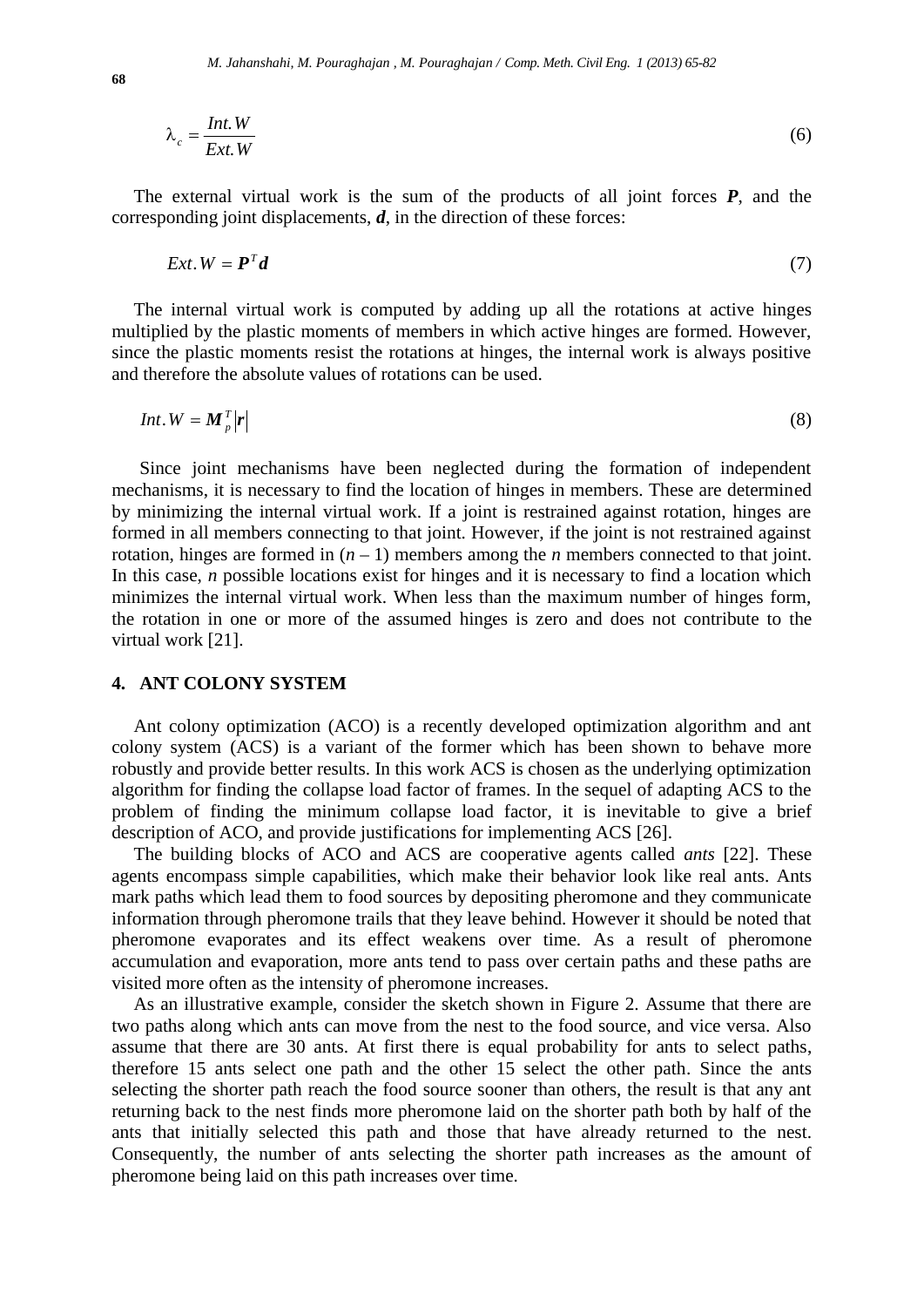In order to get more insight into the problem, suppose that the length of the longer path is two times the length of shorter one. It is desired to know what happens at discrete time steps  $t = 1, 2, \ldots$  Assume that at  $t = 1, 30$  ants start to move to the food source either through the shorter path or through the longer one. Also assume that each ant moves at a velocity of 1 per time unit and lays down a pheromone trail of intensity 1 that evaporates completely after each time step.

At  $t = 1$  there is no trail on paths. The probability of choosing either paths is equal. At  $t = 2$ the new 30 ants that are headed for the food source find a trail intensity of 15 on the longer path laid by the 15 ants that chose this path and an intensity of 30 on the shorter path laid by the other 15 ants and the 15 ants returning back to the nest through this path. The probability of choosing the shorter path is therefore doubled according to the amount of pheromone being laid. This process is continued until all of the ants eventually select the shorter path.



Figure 2. The mechanism of pheromone laying in paths leading to food source

This brief discussion gives an idea about the behavior of real ants and the mechanism based on which optimization algorithms such as ACO are developed. A thorough description of ACO and its descendant, the ACS algorithm can be found in reference [23, 24] and its applications to plastic analysis of frames in reference [26].

#### *4.1. Adopting ACS for finding minimum collapse load factor*

Assuming that a typical frame has *n* elementary mechanisms, a graph consisting of *n* nodes is constructed and each node is associated to each elementary mechanism. The set of nodes are connected together using  $n(n - 1)/2$  edges resulting in a clique (see references [13,19,25] for definitions). A predefined number *m* of ants are randomly distributed on the nodes of graph and the search starts by moving the set of ants from their current position to newly selected nodes based on a decision making rule. According to local search strategies that have been adopted each ant normally visits *n* nodes during its tour and consequently *nm* movements take place in each iteration.

At the end of each iteration, the best ant in the iteration or the best-so-far ant updates the pheromone matrix. After a total of *N* iterations have been exhausted, the best-so-far ant is the representative of the suboptimal solution obtained by the algorithm. There is no necessity for the number of ants to be a whole multiple of the number of independent mechanisms. Although increasing the number of ants can increase the diversity of solution, but as the size of the problem is increased, the computational effort required to solve the problem increases more rapidly. Limiting the number of ants to a predefined number and distributing them randomly over the nodes has proven to be efficient. Ants have memory in the sense that they remember the history of mechanisms being combined. In other words, they save the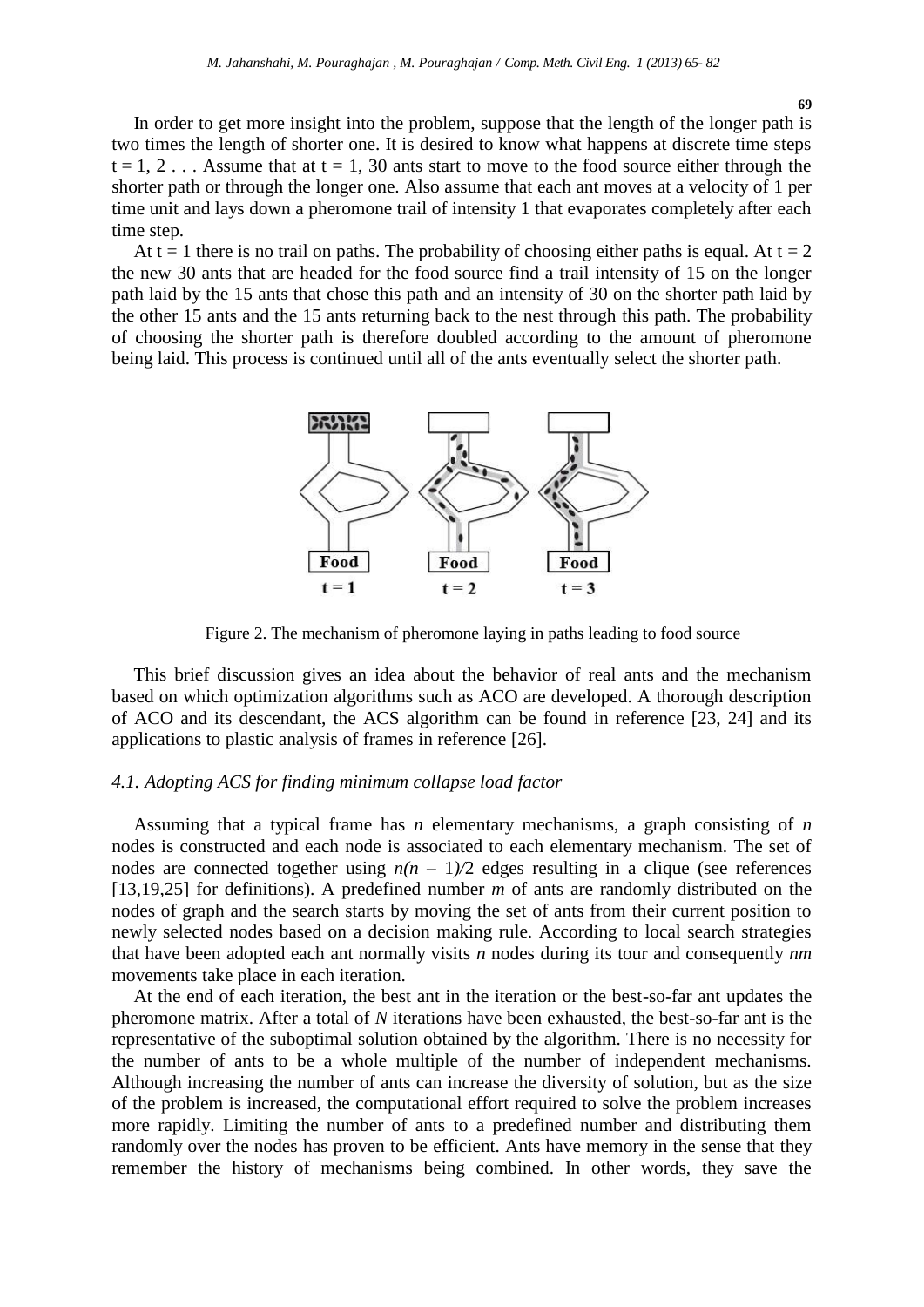mechanism resulting from the combination of the one that they already have saved with the new independent mechanism corresponding to the node that they are bound to. Ants move based on pseudorandom proportional rule from one node to another (see reference [24] for general definition of pseudorandom proportional rule and references [26,27] for its application to plastic analysis of frames). Consider two nodes *i* and *j* and the combination of mechanism stored by the ant located on node *i* with the independent mechanism corresponding to node *j*. Denoting the load factor of ant's mechanism by *<sup>i</sup>*, of independent mechanism associated to node *j* by *j* and of combined mechanism by  $\epsilon$ , the distance from node *i* to node *j* can be computed as follows, [26]:

$$
d_{ij} = \lambda_{max} + \lambda_c - \lambda_i \tag{9}
$$

where  $_{max}$  is determined so that the distance from node *i* to all admissible neighbors is positive. This definition of distance is modified in the following sections to improve the performance.

#### *4.2. Ant Colony Algorithm*

In reference [27], it was shown that genetic algorithm finds the minimum collapse load factor faster than ant colony algorithm but this load factor is less accurate comparing to the one resulting from the application of ant colony algorithm. The idea behind optimizing the ant colony algorithm applied to the problem of plastic analysis of frames is to modify the algorithm in such a way that unnecessary steps affecting the performance of algorithm are removed. This way, without deteriorating the accuracy of algorithm we can obtain the same result in less time.

The pseudo code related to the previous implementation of ant colony algorithm is shown in the following figure. After initializing the fundamental variables and objects, the main loop begins with positioning the ants on the nodes of construction graph. In this loop, ant colony operations are performed as many times as required. Two nested loops operate inside the main loop. The first loop (which iterates equal to the number of available mechanisms) is intended to associate each ant to each mechanism. The second loop (which iterates equal to the number of mechanisms minus one) is intended to make each ant visit the remaining nodes (or mechanisms) except the one on which the ant is initially positioned.

In each and every single move from one node to another, the following steps are accomplished.

- The current mechanism which is associated to the ant is combined by all the remaining mechanisms one by one.
- For each combination the difference between the current position of the ant and the next potential position of it is calculated.
- For each combination, the probability of moving from the current node to the next potential node is calculated.

After all the combinations and calculations performed in a single move, the algorithm generates a random number between 0 and 1 and compares this value with the contents of an array called the array of probability values using a simple loop. Each cell in this array corresponds to one node in the graph and stores the probability value of the ant being moved from its current position to this node. If in this comparison, the probability value of a specific node is greater than the generated random number, the algorithm will choose this node as the next node to move to. The current mechanism of ant is combined with the mechanism associate with the selected node and the new load factor is computed accordingly.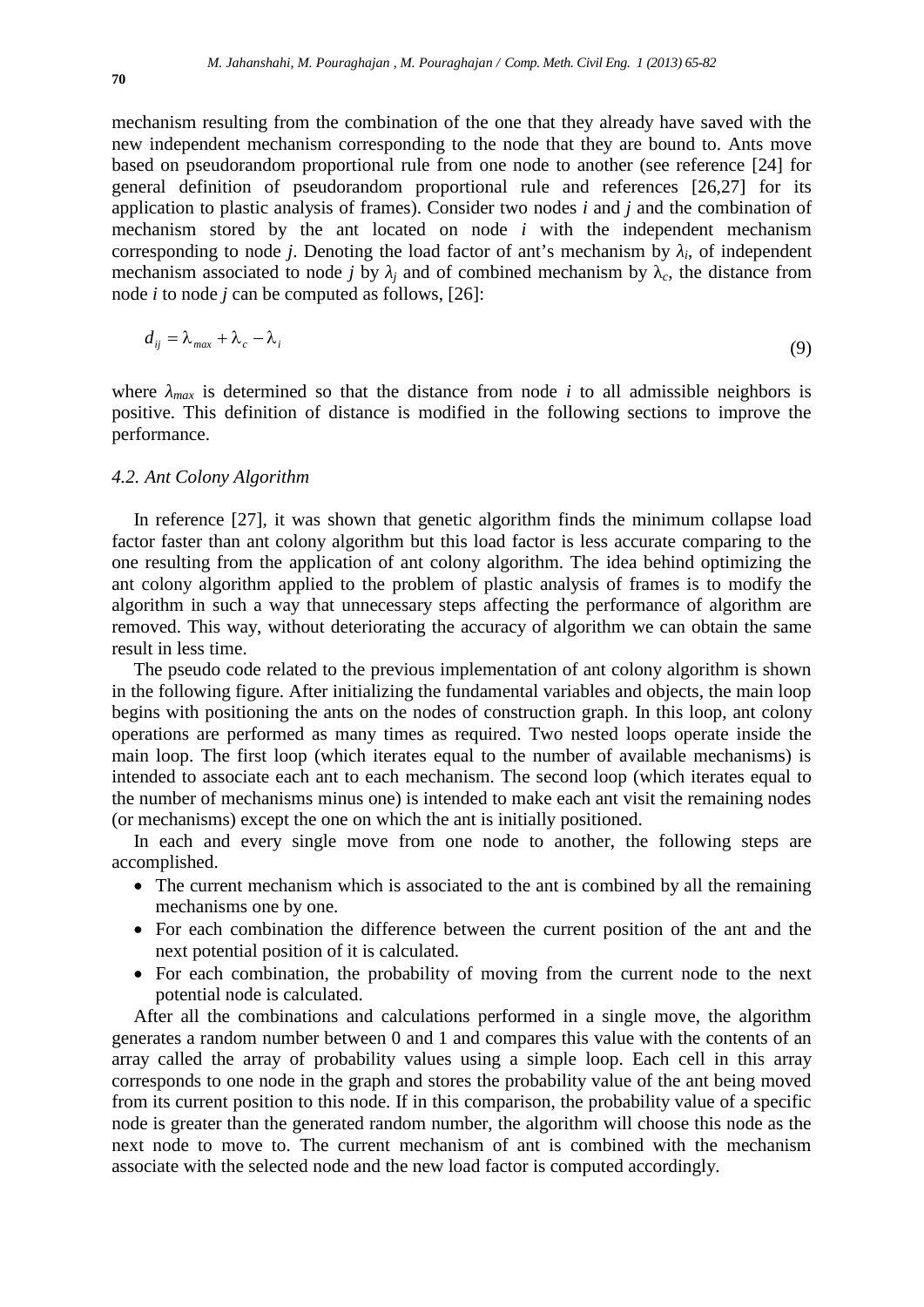

Figure 3. Pseudo code related to previous implementation of ant colony algorithm [27]

## **5. OPTIMIZED ANT COLONY ALGORITHM**

The approach described in previous section has advantages and drawbacks. The stability and reliability of results is one of its aspects but there are certain issues with this way of implementing the algorithm which are going to be addressed in this work. The most important point which has to be taken into account is the performance of algorithm and its efficiency in using the computer resources.

The previous implementation of algorithm have the drawback that it does not handle the movements of ants efficiently (see references [26,27]). It is possible that at certain stages of algorithm a few ants are entangled in dead ends making useless the subsequent computational effort devoted to move them to other nodes. This waste of computational resources can greatly affect the performance. The following solution which has been applied to the first variant of algorithm addresses this drawback and improves the performance leading to an algorithm much faster than the previous one. The pseudo code shown in the following figure presents the main difference between the previous implementation and the first variant of algorithm implemented in this work.

**Procedure** Construct Solution **For**  $i = 1$  to number of iterations **For**  $i = 1$  to number of mechanisms **For**  $k = 1$  to (number of mechanisms - 1) **If** (Previous ant movement was possible) **Then** Move Ant Based on Decision Rule (j)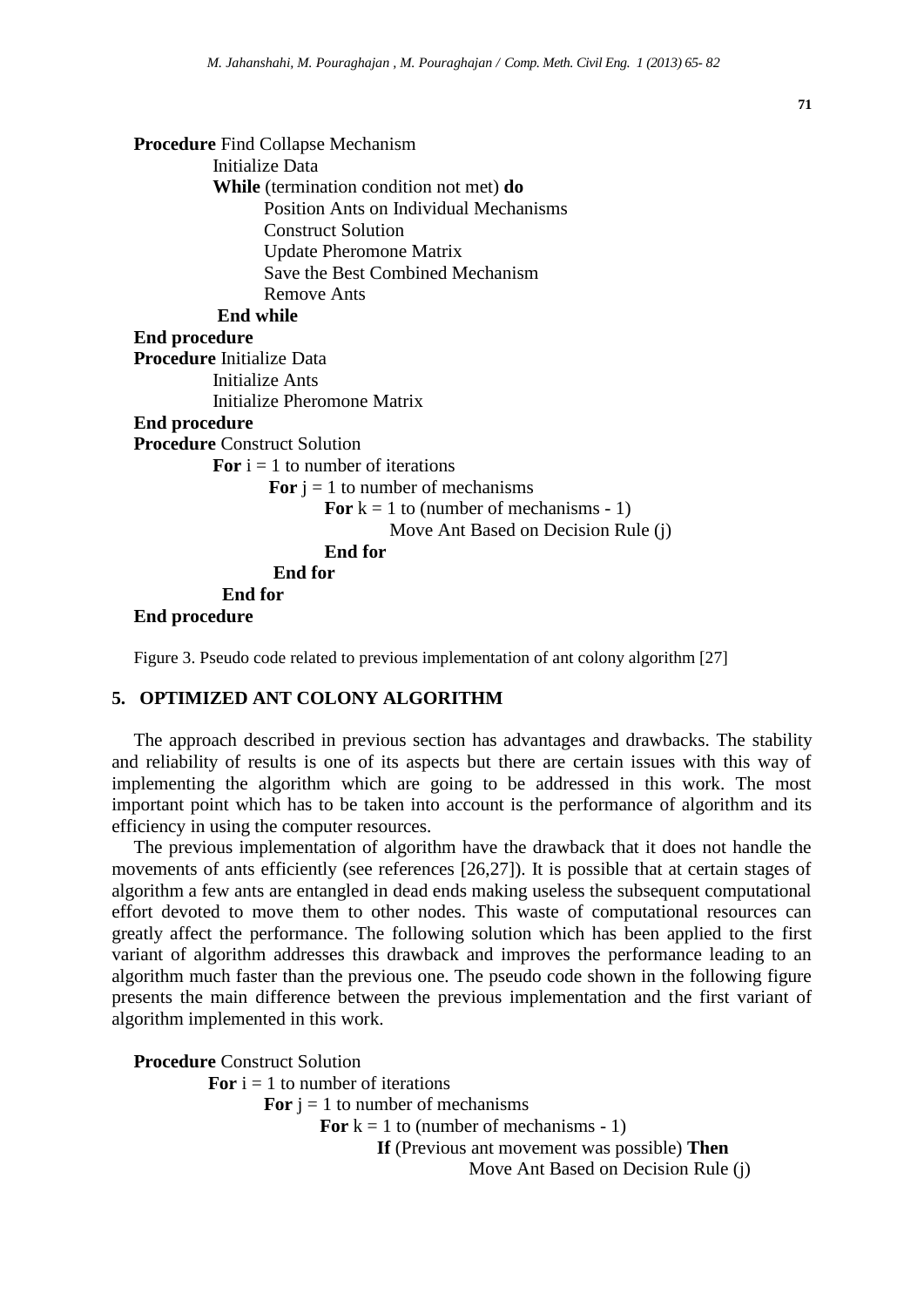**Else** (The ant seems to be stuck to current node) **Break End for End for End for End procedure**

Figure 4. Pseudo code related to the first variant of ant colony algorithm

This code represents a basic change in the hypothesis of algorithm. This means that in the new implementation, unlike the previous one, the movement of ant will be conditional and it depends on the previous moves made by the same ant. Previous implementations do not consider dead ends. A dead end in ant colony terminology stands for a situation in which a given ant is not able or in other words is not willing to move any further and all the remaining nodes seem to be infeasible for the ant to move to. This situation arises when the probability values associated to other nodes are very small implying that the probability of reducing the load factor by combining the current mechanism (contained by the ant) by other elementary mechanisms corresponding to remaining nodes is very low. The ant cannot move to any other node unless the random number generator generates a value close to zero in which case the resulting load factor is hardly lower than the one already contained by the ant.

Previous implementations of algorithm ignore this situation and if they encounter such a case in which the ant cannot move any further in one particular step, they will repeat the whole process for it again and again till the main loop is terminated. The situation can be described more easily using a simple example.



Figure 5. Initial configuration of ACS algorithm for a simple graph

Assume that we are trying to move a given ant on the nodes of the sample graph shown in Figure 5. The ant is initially placed on the top node of the graph and each of the remaining nodes have a number associated to them which stands for the probability of moving the ant from its current position to that node (which has already been calculated by combining two mechanisms and computing the difference value). The value *R* shown in the figure represents the random number generated by the algorithm to be compared against probability values.

As the graph has 6 nodes (or 6 mechanisms associated to them) the innermost loop of the algorithm which is responsible to move the ant through the graph nodes, iterates 5 times (6 - 1) trying to move the ant to all the 5 remaining nodes. In the first iteration after computing the probability values of nodes, a random number is generated and is compared with the probability value for each node. As a result only the closest node at the right side of the ant has a probability value greater than the generated random number. Hence, the ant will move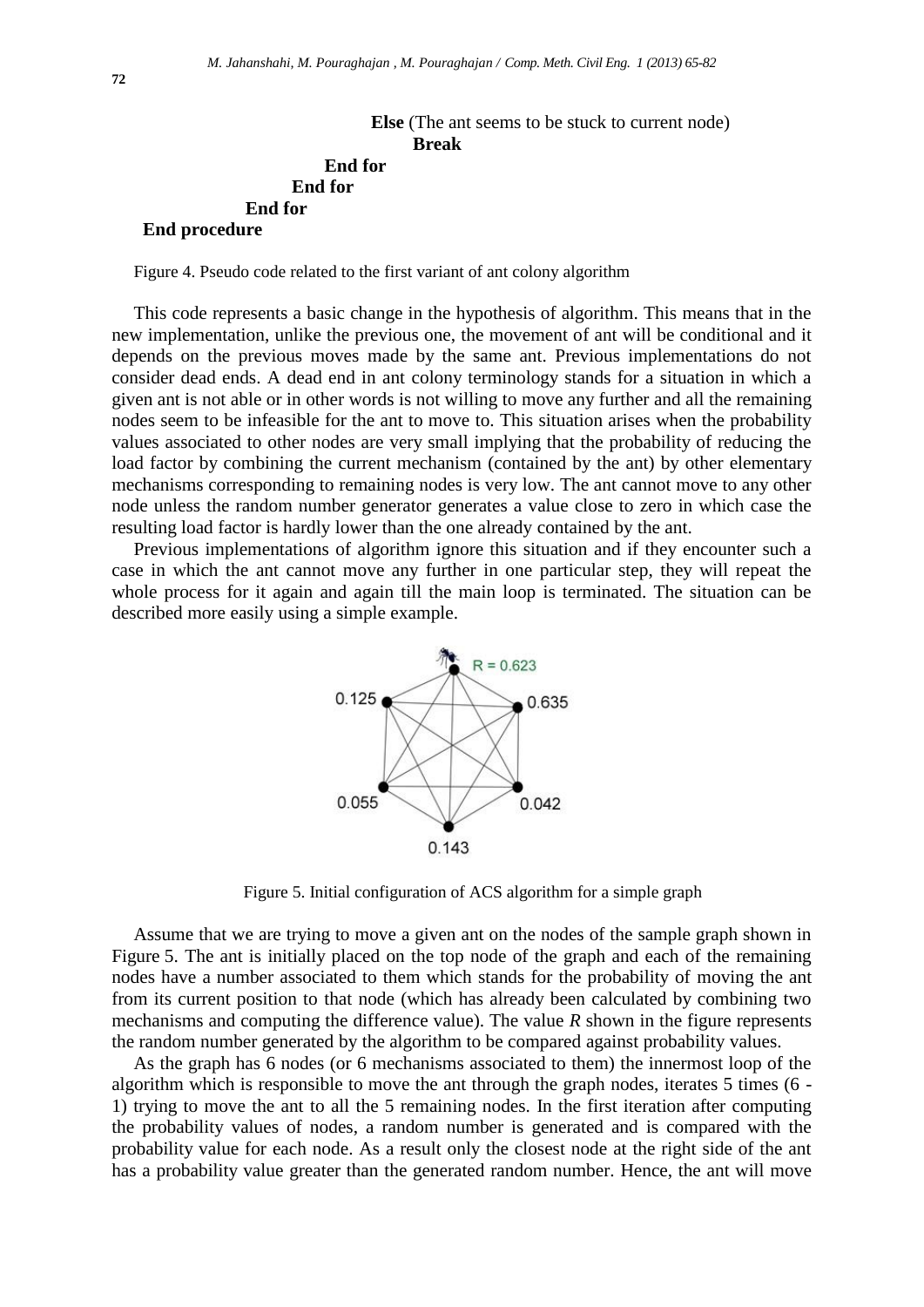to this node and it will combine its current mechanism with the mechanism associated to this node and the first iteration is accomplished.

The second iteration begins with the inputs depicted in the following figure. After computing the probability values of the four remaining mechanisms it turns out that the probability of moving the ant in this way is decreasing because the values corresponding to each node are generally degrading to small numbers (due to the low probability of reducing load factor). The generated random number is 0.569 and it is greater than the values assigned to remaining nodes. Consequently no node will be selected for the ant's next move.



Figure 6. Configuration of ACS algorithm at the beginning of second iteration

What is performed in previous implementations in such a situation is to repeat all the operations already performed in the second iteration for three more times, while the ant is stuck to the same node during the whole operation of algorithm. The implementation of the first variant in this work faces the situation differently. The new approach adds a condition after each step of ant movement. If at any level of iteration no node would be chosen for ant's next movement, the algorithm breaks the current loop and releases the ant starting the process for the next ant movement. This way a huge amount of computational resources and time would be saved helping the algorithm to operate faster. It should however be noted that the elimination of ants occurs only when the pheromone matrix has meaningful entries. In other words, at the first stages of algorithm, ants decide to select different nodes with the same probability. At this time it is very unlikely for a certain ant not to be able to move to another node. After many iterations have been exhausted, pheromone is accumulated on certain paths and evaporates on others. Only then degrading probability values indicate the insufficiency or inefficiency of partial solution made by the ant.

Obtaining a better performance and managing the risk of not losing the accuracy of results also depends on one another change in the basic logic of algorithm. In previous implementations of algorithm, the difference between the load factor of each ant has been used to select the best ant at the end of the iteration (see previous section and also reference [26]); however in this work the final load factor of each ant is used to determine the most efficient ant among them. The idea behind this methodology is supported by the following observations.

- Sometimes, in a particular iteration, an ant cannot move to any other node in the graph for the reasons explained above. This causes the final difference value for this ant to be zero. Therefore it might be identified as the best ant while its final load factor remains constant and possibly higher than other ants.
- As the aim of algorithm is to search for the minimum load factor and the best ant has to maintain that, it is more rational to use the load factor to determine the best ant not even at the end of the algorithm but in each iteration as well.

Based on these modifications, it is quite expected that a few ants with poor behavior are eliminated from subsequent iterations. Therefore the number of ants distributed over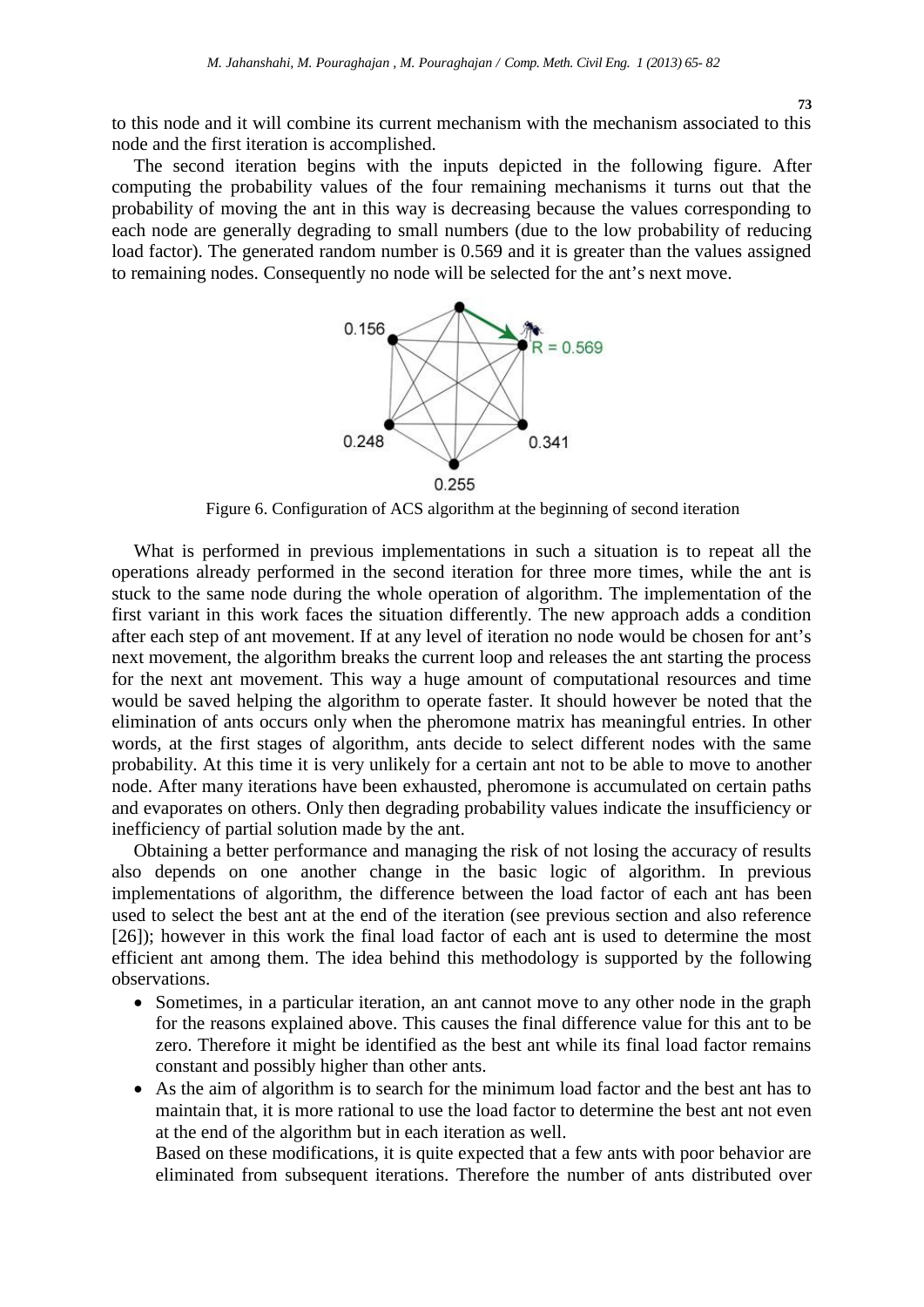the nodes should be selected cautiously. If this is the case, the accuracy of final result should not be affected as redundant and time consuming parts of the algorithm are removed only.

In some cases the combination of two elementary mechanisms does not instantly lead to a reduction in resulting load factor. Therefore the strategy selected for the first variant of our algorithm does not work for cases where several elementary mechanisms have to be combined so that a considerable reduction is obtained in the final load factor (see reference [28]). In order to force a given ant to combine elementary mechanisms even when the resulting load factor is not lower than the mechanism already contained by the ant we apply the following modifications for the second variant of algorithm implemented in this work.

- Similar to the first variant, the lowest load factor determines the best-so-far ant. Therefore instead of selecting the best ant based on minimum tour length, the lowest computed load factor is used.
- The meaning of distance is slightly different from the first variant. In the second variant the reduction in load factor of either the mechanism contained by the ant or the one corresponding to the node to which the ant is to move to is the new measure for distance. Denoting the load factor of ant's mechanism by *<sup>i</sup>*, of independent mechanism associated to node *j* by *j* and of combined mechanism by *c*, the distance from node *i* to node *j* can be mathematically expressed as:

$$
d_{ij} = c + \begin{cases} r_{min}, & r_{min} < 0 \\ r_{max}, & r_{min} \ge 0 \end{cases} \tag{10}
$$

where  $r_{min}$  and  $r_{max}$  are minimum and maximum reductions in load factor and are defined as:

$$
r_{\min} = \lambda_c - \max(\lambda_i, \lambda_j) \tag{11}
$$

and

$$
r_{\text{max}} = \lambda_c - \min(\lambda_i, \lambda_j) \tag{12}
$$

The constant *c* is chosen such that  $d_{ij}$  is always greater than the minimum value used to initialize the pheromone matrix. Using this definition it is obvious that those paths with higher reductions in load factors are more appealing to ants than other paths. Ants have the chance to combine elementary mechanisms although the load factor increases in the first stages of combination.

- The constrain that the ant is not allowed to combine mechanisms when the resulting load factor is increased is removed in this variant thereby granting the chance to the ant to visit all potential nodes and combine the contained mechanism with those corresponding to visited nodes.
- Unlike previous versions, it is not necessary to increase the search space by saving additional combined mechanisms. Instead the same number of nodes as the number of independent mechanisms is used for construction graph.

Strategies similar to the first and third items above have been studied before in the work of Kaveh et al [28]. Merely allowing the mechanisms to be combined does not improve the performance of ant colony algorithm. This is where the role of second modification becomes more important. It ties the decision making strategy of ants to the way they should combine the mechanisms so that a suboptimal collapse load factor is obtained. With these changes, it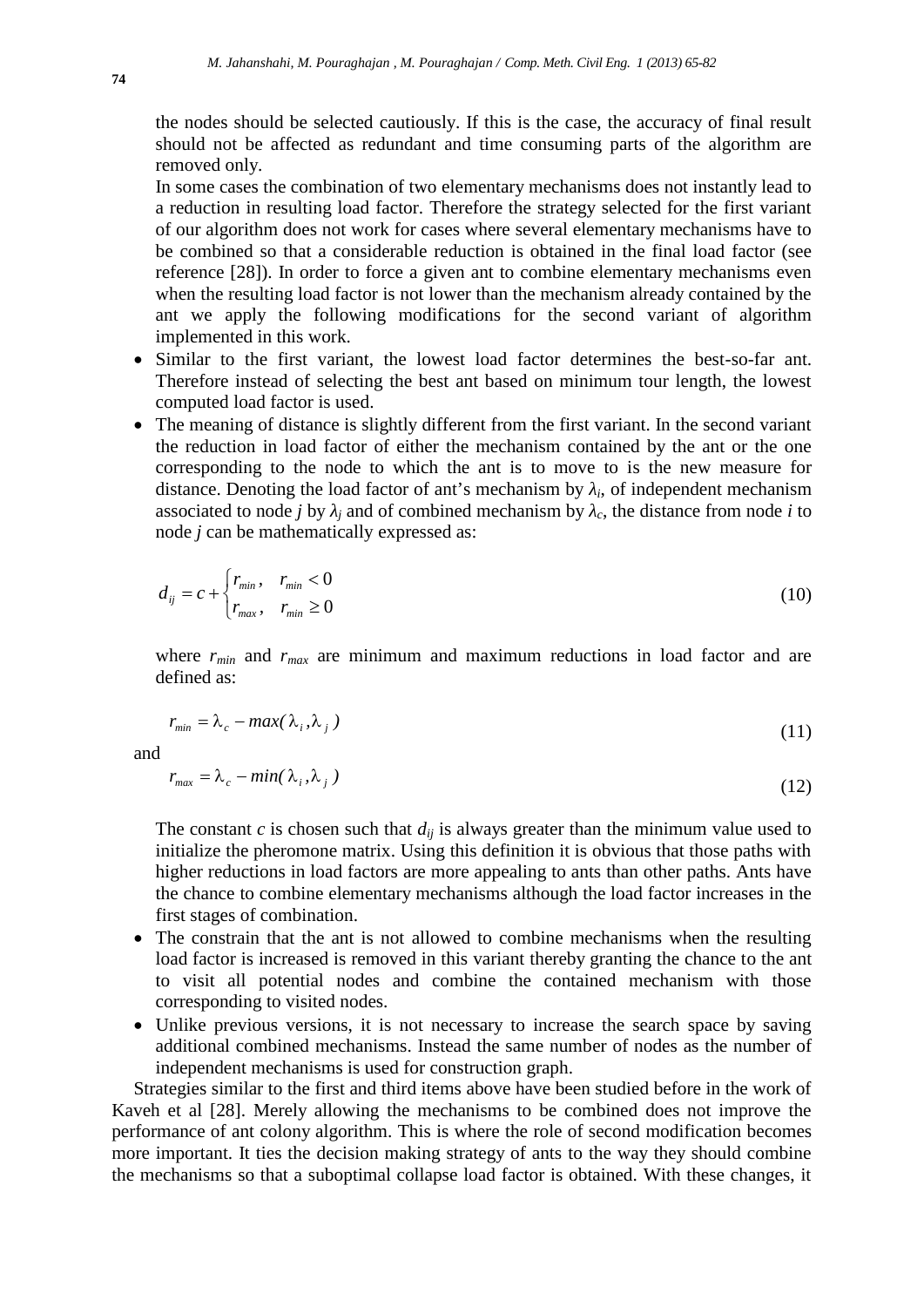**75**

is not tried to bias the algorithm toward a specific solution. Therefore it is purely the duty of ACS algorithm to search the space for the suboptimal solution. It is quite expected that the CPU time consumed by this variant is higher than the first one.

## **6. NUMERICAL EXAMPLES**

In this section numerical examples are used to assess the performance of optimized ant colony algorithms. Both the classical and optimized ant colony algorithms are used to solve the examples and results are compared. For each example, the geometry and loading are shown and plastic moments are denoted on individual members. Examples 1 and 2 are solved by the first variant of ACS algorithm and examples 3 and 4 by the second variant. For all examples 20 iterations have been used and ACS parameters have been set to  $= 1.0, = 5.0$ and  $= 0.5$ .

#### *6.1. Example 1*

The first example is a four story frame as illustrated in Figure 7. The actual collapse load factor as computed by both algorithms is 2.15. Figure 9 clearly shows that the computation time in each iteration for the first variant of algorithm is smaller than the previous one.



Figure 7. Two-bay, four-story frame for example 1, loading and plastic moments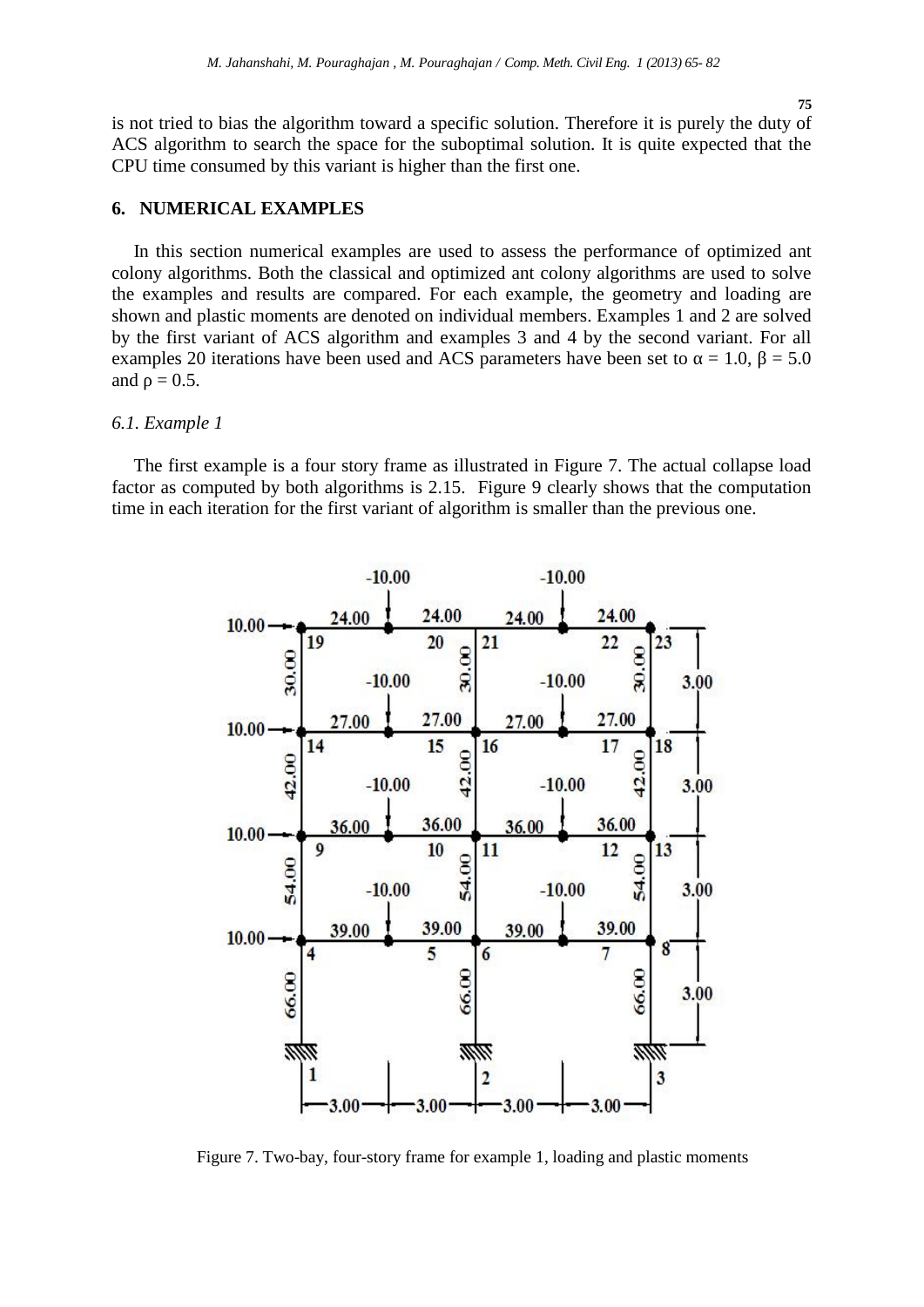

Figure 8. Actual collapse mechanism for the frame of example 1



Figure 9. Elapsed for both algorithms applied to the frame of example 1



Figure 10. Comparison between load factors computed using both algorithms for the frame of example 1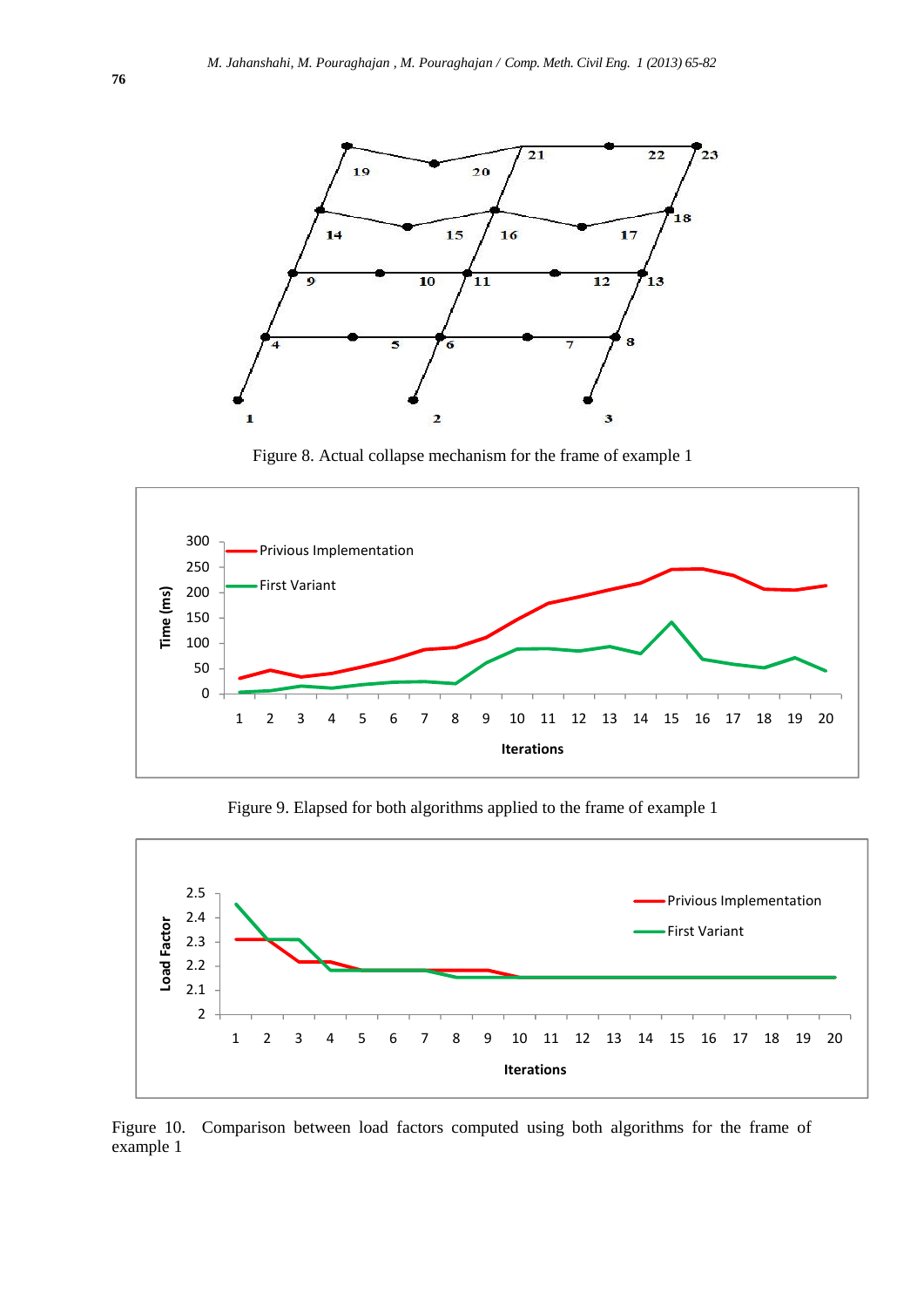#### *6.2. Example 2*

The second example is a four story frame as illustrated in Figure 11. The actual collapse load factor as computed by both algorithms is 0.65 and both algorithms are converged in second iteration. As in previous example, the computation time in each iteration for the first variant is smaller than the previous implementation and the difference is greater in subsequent iterations.

![](_page_12_Figure_3.jpeg)

Figure 11. Four-bay, four-story frame for example 2, loading and plastic moments

![](_page_12_Figure_5.jpeg)

Figure 12. Actual collapse mechanism for the frame of example 2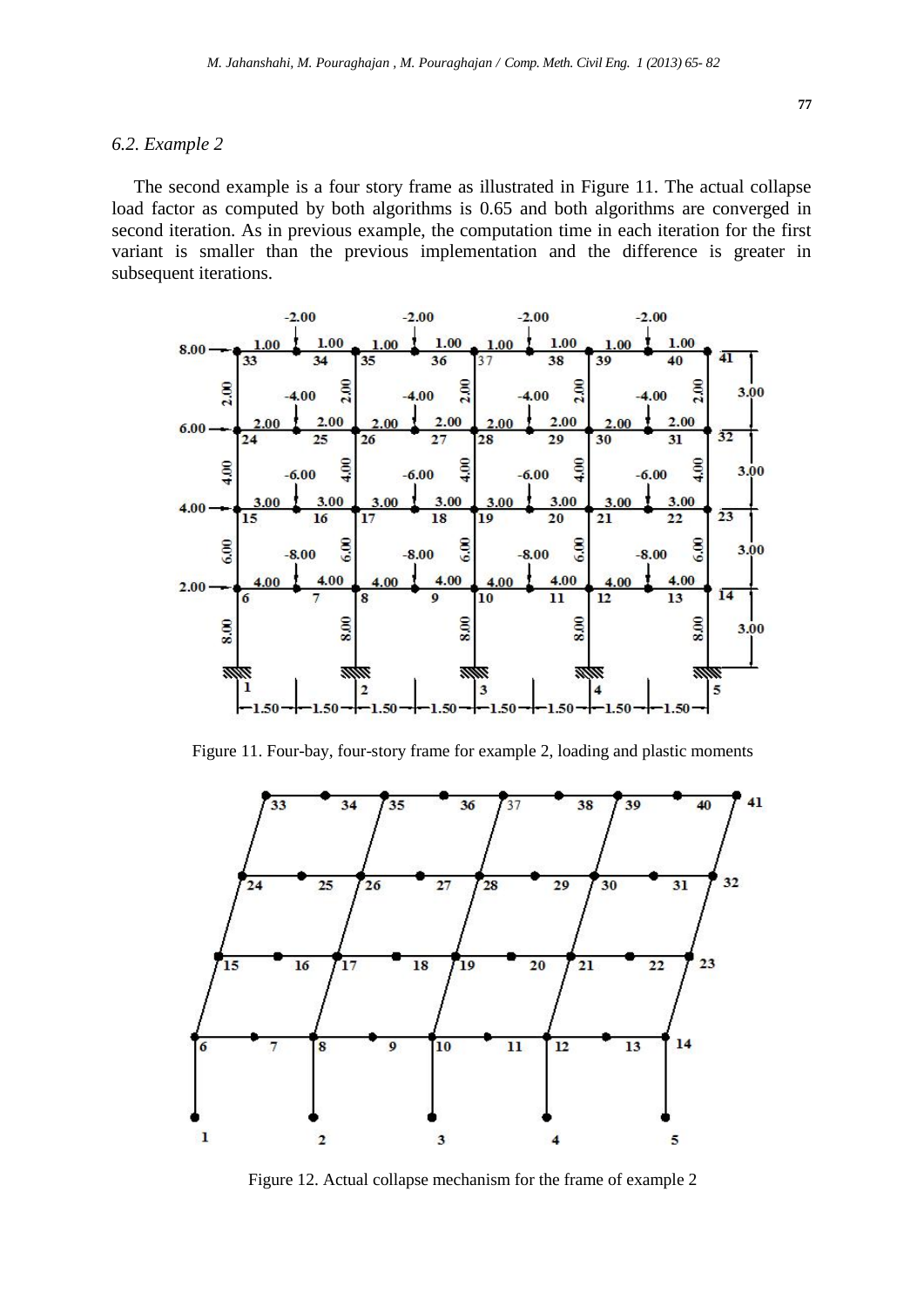![](_page_13_Figure_1.jpeg)

Figure 13. Elapsed time for both algorithms applied to the frame of example 2

![](_page_13_Figure_3.jpeg)

Figure 14. Comparison between load factors computed using both algorithms for the frame of example 2

![](_page_13_Figure_5.jpeg)

Figure 15. Total elapsed time using both algorithms for frames of examples 1 and 2

The graph in Figure 15 shows the total time elapsed by the previous implementation and the first variant of algorithm for the models of examples 1 and 2. This graph as well as the graphs shown in figures 9 and 13 clearly show that a great deal of computation time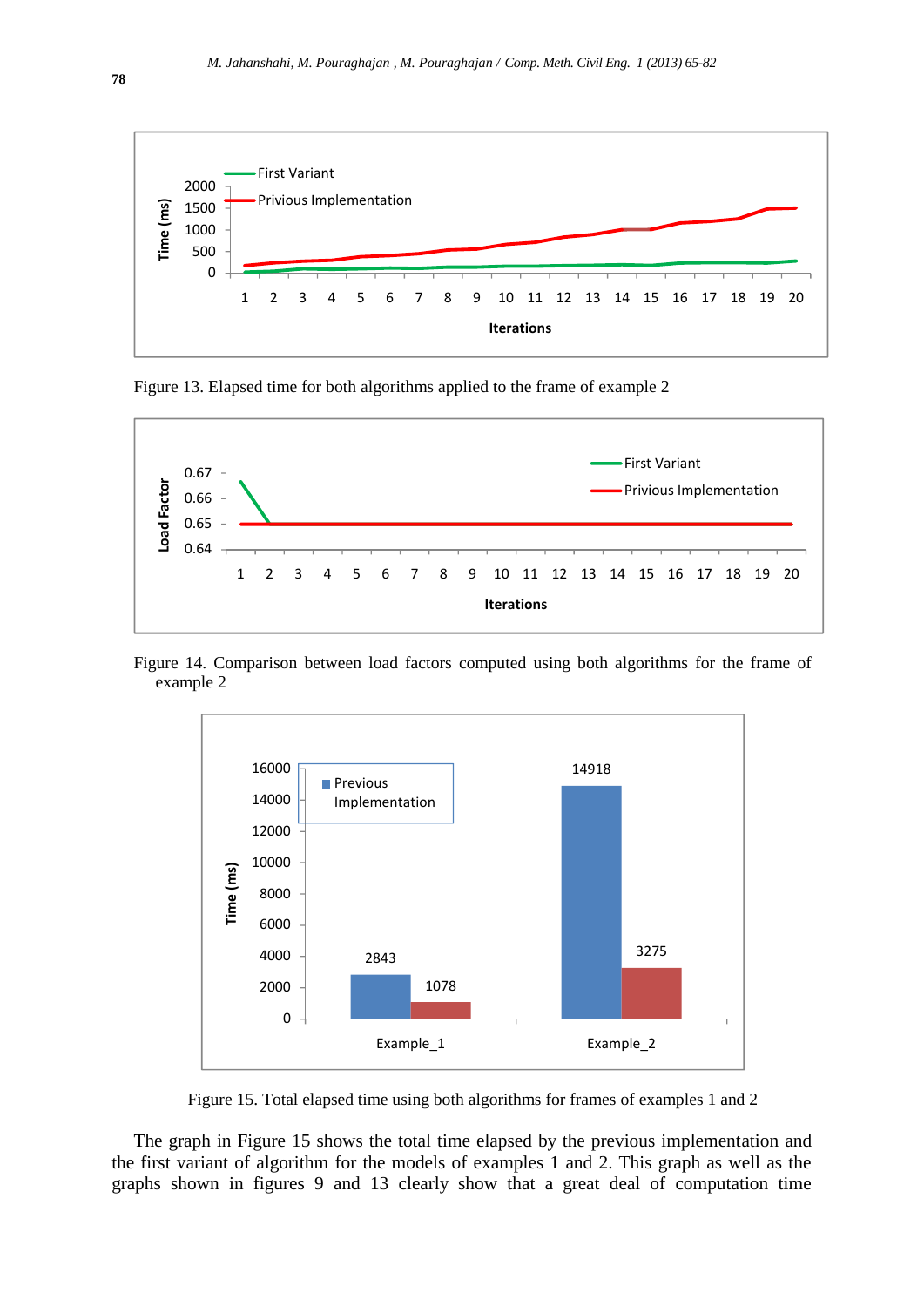previously devoted to malfunctioning ants is now saved by the algorithm. This saving becomes more pronounced when the number of iterations is increased or the dimensions of problem at hand become larger.

#### *6.3. Example 3*

The third example is a frame with three bays and three stories as illustrated in Figure 16. This example has been considered as a special case in reference [28]. The load factor of the actual collapse mechanism is 1.8730. The result obtained from the second variant of algorithm is 1.9242 (about 3% higher).

![](_page_14_Figure_4.jpeg)

Figure 16. Three-bay, three-story frame for example 3, loading and plastic moments

![](_page_14_Figure_6.jpeg)

Figure 17. Actual collapse mechanism for the frame of example 3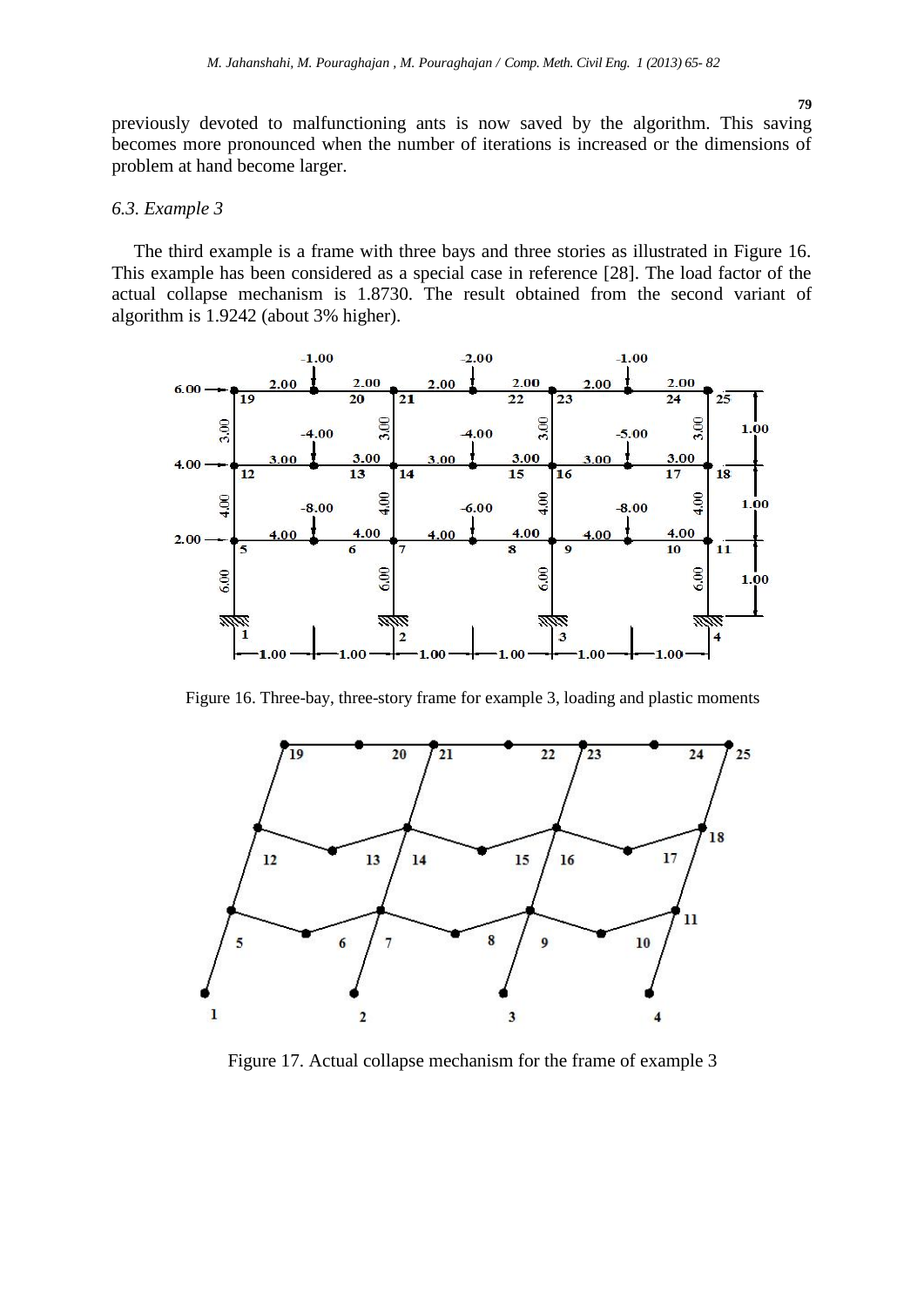![](_page_15_Figure_1.jpeg)

Figure 18. Comparison between load factors computed using both algorithms for the frame of example 3

#### *6.4. Example 4*

The forth example is a frame with four bays and four stories as illustrated in Figure 19. This example has also been considered in reference [28]. The load factor of the actual collapse mechanism is 1.7388. The result obtained from the second variant of ACS algorithm is 1.7862.

![](_page_15_Figure_5.jpeg)

Figure 19. Four-bay, four-story frame for example 4, loading and plastic moments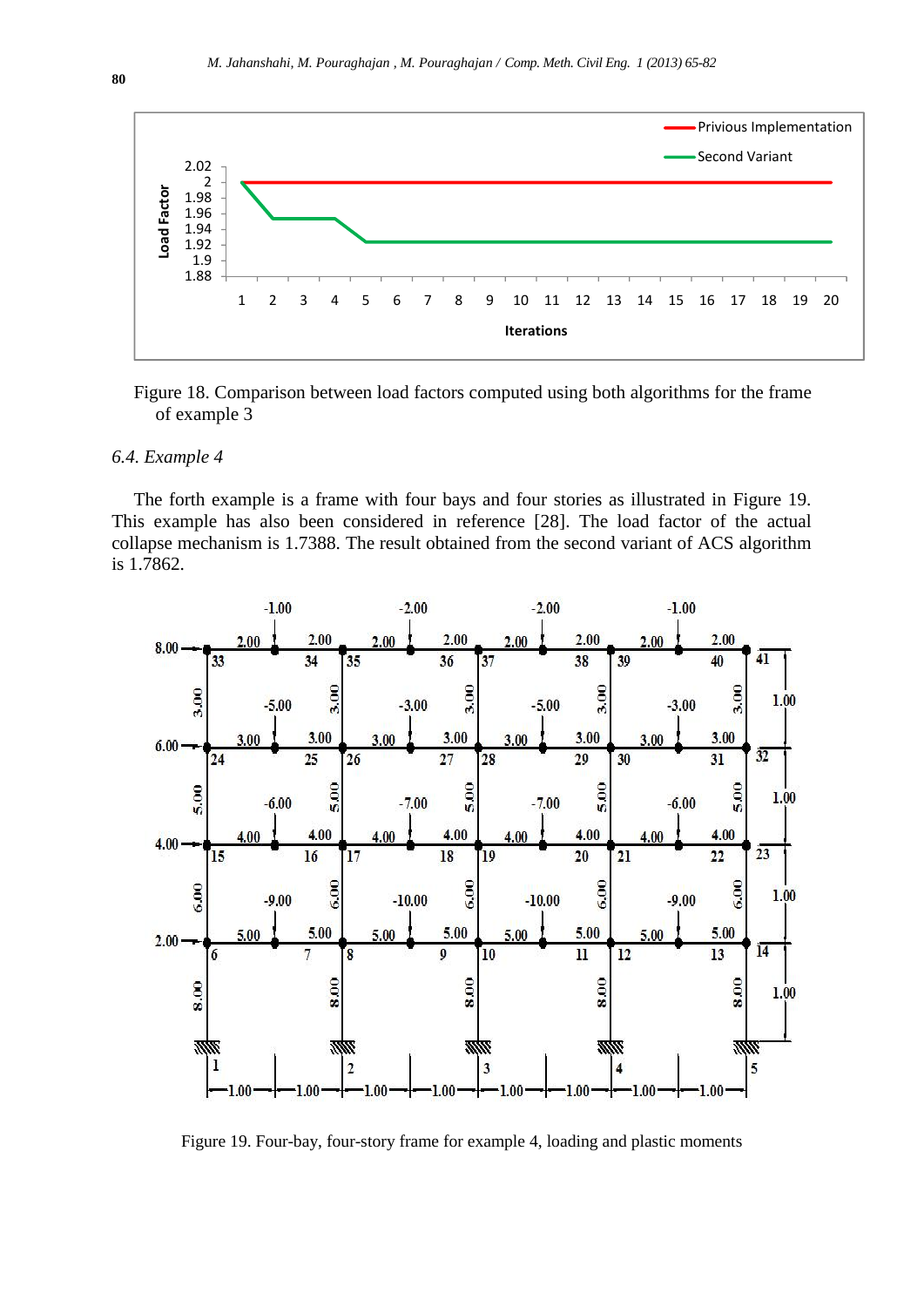![](_page_16_Figure_1.jpeg)

Figure 20. Actual collapse mechanism for the frame of example 2

![](_page_16_Figure_3.jpeg)

Figure 21. Comparison between load factors computed using both algorithms for the frame of example 4

## **7. CONCLUSION**

In this work, two variants of ACS algorithm are proposed for the plastic analysis of planar frames. By eliminating redundant and time consuming parts in the first variant most of the computation time devoted to entangled ants is saved in an efficient way. Specializing the meaning of distance in classical ant colony optimization for the problem at hand enables to remove unnecessary steps to compute an acceptable distance parameter required for the operation of ACS algorithm. For certain configurations, these modifications lead to a considerable decrease in computational effort while preserving the accuracy and stability of algorithm. For special combinations of plastic moments and loadings, the provisions employed in the first variant do not lead to acceptable results. Therefore a second variant is proposed which alleviates the constraints in the first variant widening the range of frame configurations to which the algorithm can be applied at the cost of higher computation time. Several numerical examples are presented with small to medium scale which demonstrates the efficiency and performance of proposed algorithms. It is shown that the algorithm can compute the collapse load factor for frames encountered in practical applications with sufficient accuracy and reasonable computation time.